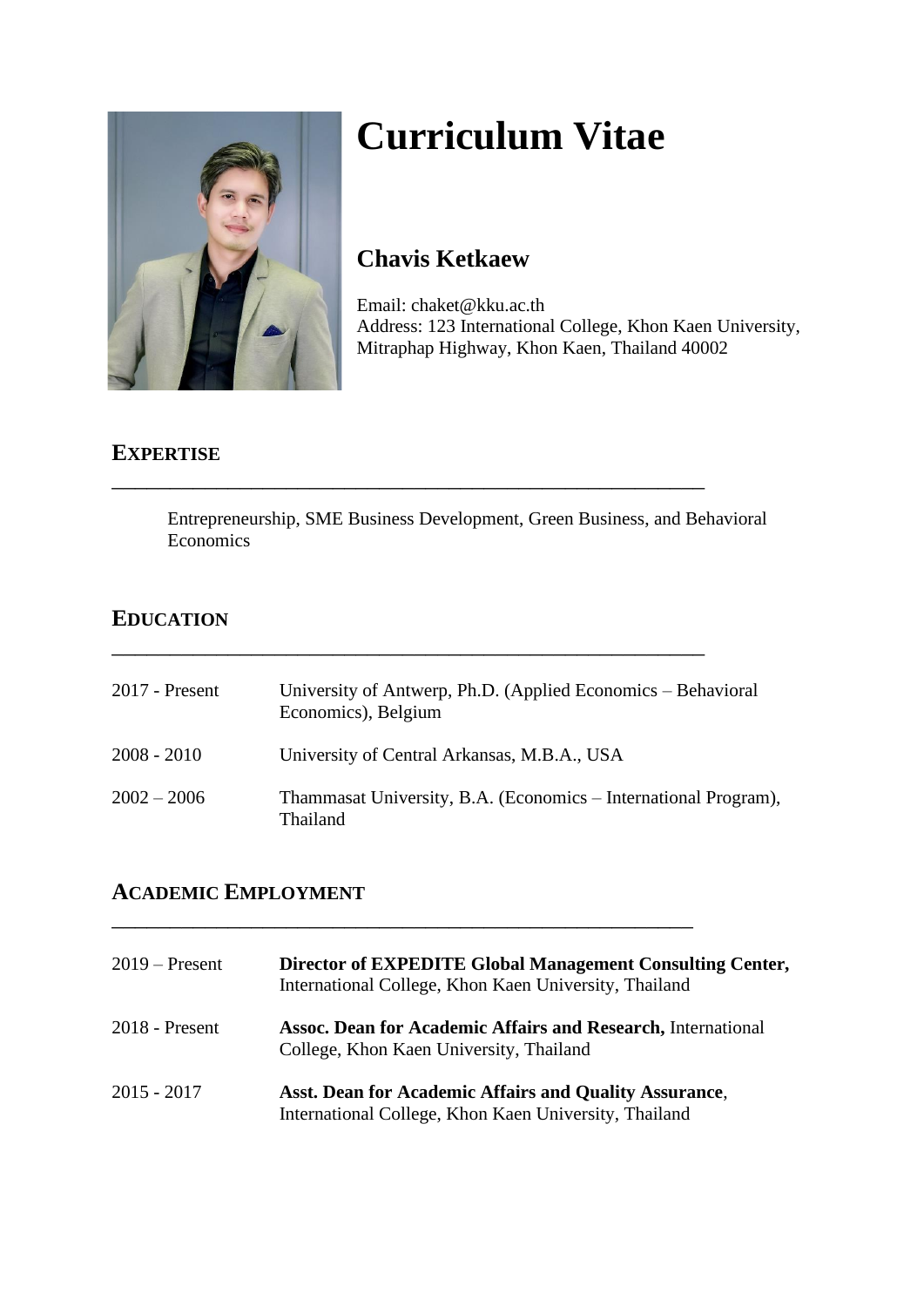| $2018$ - Present | <b>Assistant Professor of Management, International College, Khon</b><br>Kaen University, Thailand                                   |
|------------------|--------------------------------------------------------------------------------------------------------------------------------------|
| 2012 - 2017      | <b>Lecturer</b> , International College, Khon Kaen University, Thailand<br>Teaching Areas: Business Statistics and Corporate Finance |
| $2008 - 2010$    | <b>Graduate Teaching/Research Assistant, University of Central</b><br>Arkansas, USA                                                  |

## **NON-ACADEMIC EMPLOYMENT**

- 2011 2012 **Investment/Financial Advisor**, Bualuang Securities, Bangkok, Thailand Evaluated economic situations, analyzed corporates' financial performances; and managed investment portfolios at the individual level
- 2006 2008 **Senior Marketing Officer**, Bualuang Securities, Bangkok, Thailand

\_\_\_\_\_\_\_\_\_\_\_\_\_\_\_\_\_\_\_\_\_\_\_\_\_\_\_\_\_\_\_\_\_\_\_\_\_\_\_\_\_\_\_\_\_\_\_\_\_

\_\_\_\_\_\_\_\_\_\_\_\_\_\_\_\_\_\_\_\_\_\_\_\_\_\_\_\_\_\_\_\_\_\_\_\_\_\_\_\_\_\_\_\_\_\_\_\_\_

## **HONORS AND AWARDS**

| 2018          | <b>Excellence in Research Award</b><br>Awarded by Khon Kaen University International College (KKUIC), Sep 6,<br>2018                                                                                                                                                                             |
|---------------|--------------------------------------------------------------------------------------------------------------------------------------------------------------------------------------------------------------------------------------------------------------------------------------------------|
| 2013          | The Second Best Award of Oral Presentation<br>The 4 <sup>th</sup> Khon Kaen University National and International Conference 2014 on<br>"Rethink: Social Development for Sustainability in ASEAN Community",<br>June 11-13, 2013, the Centara Hotel and Convention Center Khon Kaen,<br>Thailand |
| $2008 - 2010$ | <b>Full Scholarship for M.B.A. Program</b><br>Awarded by International Program, University of Central Arkansas, USA                                                                                                                                                                              |

## **PROFESSIONAL AFFILIATIONS AND SERVICES**

\_\_\_\_\_\_\_\_\_\_\_\_\_\_\_\_\_\_\_\_\_\_\_\_\_\_\_\_\_\_\_\_\_\_\_\_\_\_\_\_\_\_\_\_\_\_\_\_\_

### *COMMITTEE MEMBER*

*International Education Industry Development Committee for Route 1 Innovation Economic Corridor*, Chiangmai University, Thailand, 2021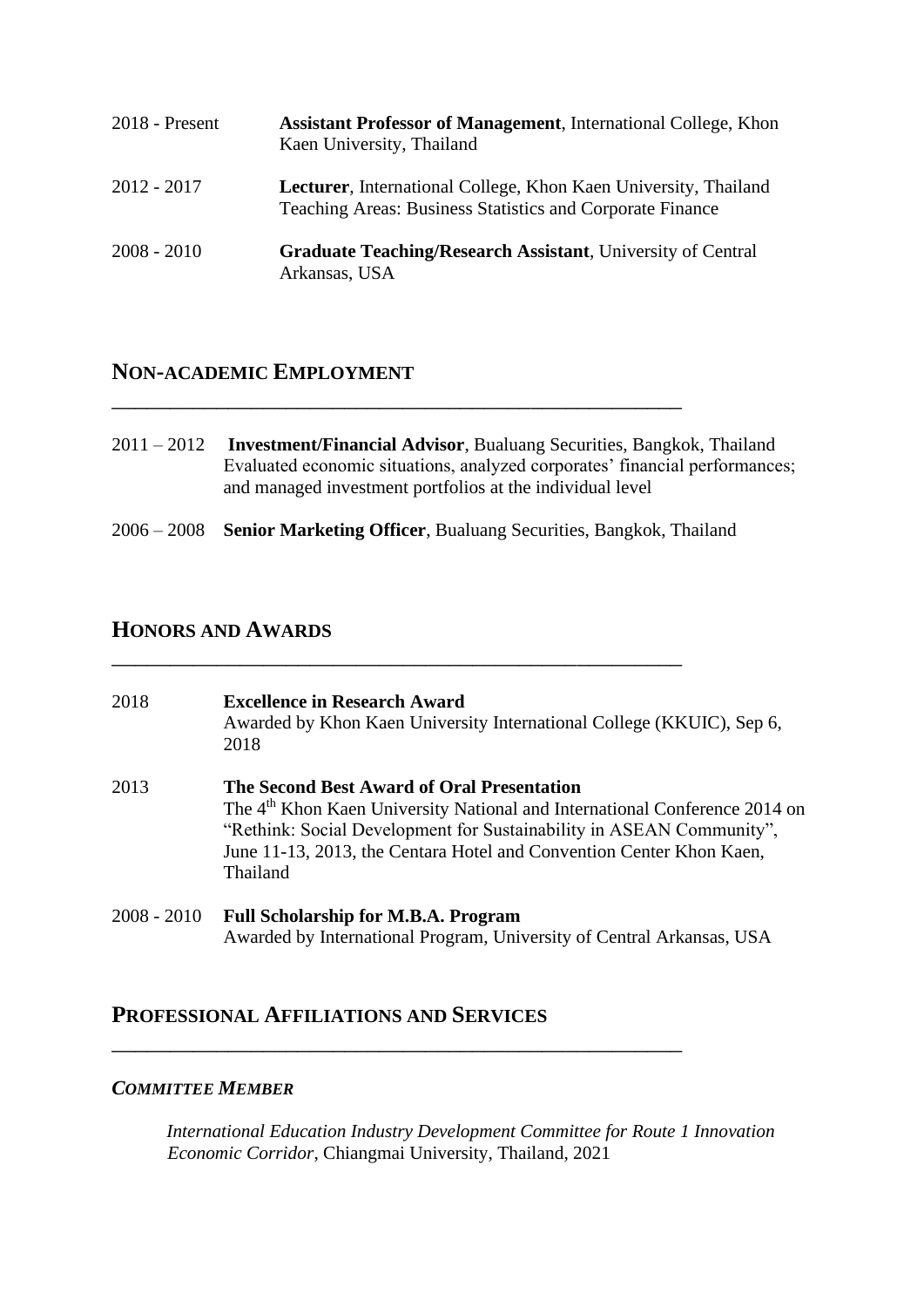*Innovation and Enterprise Development Committee*, Khon Kaen University, Thailand, 2020-2021

*Research Committee*, Khon Kaen University, Thailand, 2018-2021 *Academic Affairs Committee*, Khon Kaen University, Thailand, 2018-2021 *International Staff Recruitment Committee*, Khon Kaen University, Thailand, 2021 *Faculty Senate*, Khon Kaen University, Thailand, 2013-2015

#### *EDITORIALS*

Editor in Chief, 5<sup>th</sup> Thailand International College Consortium (TICC), 2020

#### *AD-HOC REVIEWER*

*Journal: Journal of Cleaner Production;* Publisher: Elsevier, 2021

*Journal: Kasetsart Journal of Social Sciences;* Publisher: Elsevier, 2021

*Journal: Journal of Population and Social Studies;* Publisher: Mahidol University, 2020

*Journal: The Global Studies Journal*; Publisher: Common Ground Publisher, 2018

*Journal: The Organization Collection*; Publisher: Common Ground Publisher, 2016-2017

*Journal: The Diversity Collection*; Publisher: Common Ground Publisher, 2016

*Journal: The Social Sciences Collection*; Publisher: Common Ground Publisher, 2016

*Journal: The Global Studies Journal*; Publisher: Common Ground Publisher, 2016

*Journal: Engineering Journals*; Publisher: OMICS Publishing Group, 2016

#### *SPECIAL LECTURE/ TALK*

*Topic: International Trade between Japan and Thailand;* Kyorin University, Japan, 2015

#### *CONSULTING*

2021 **Strategic Planning: Expressway Authority of Thailand (EXAT)** Created and analyzed SWOT Analysis, Core Competency, Strategic Advantage, Strategic Positioning, Risk Management, Visions Workshop, Action Plans, and Related Key Performance Indicators.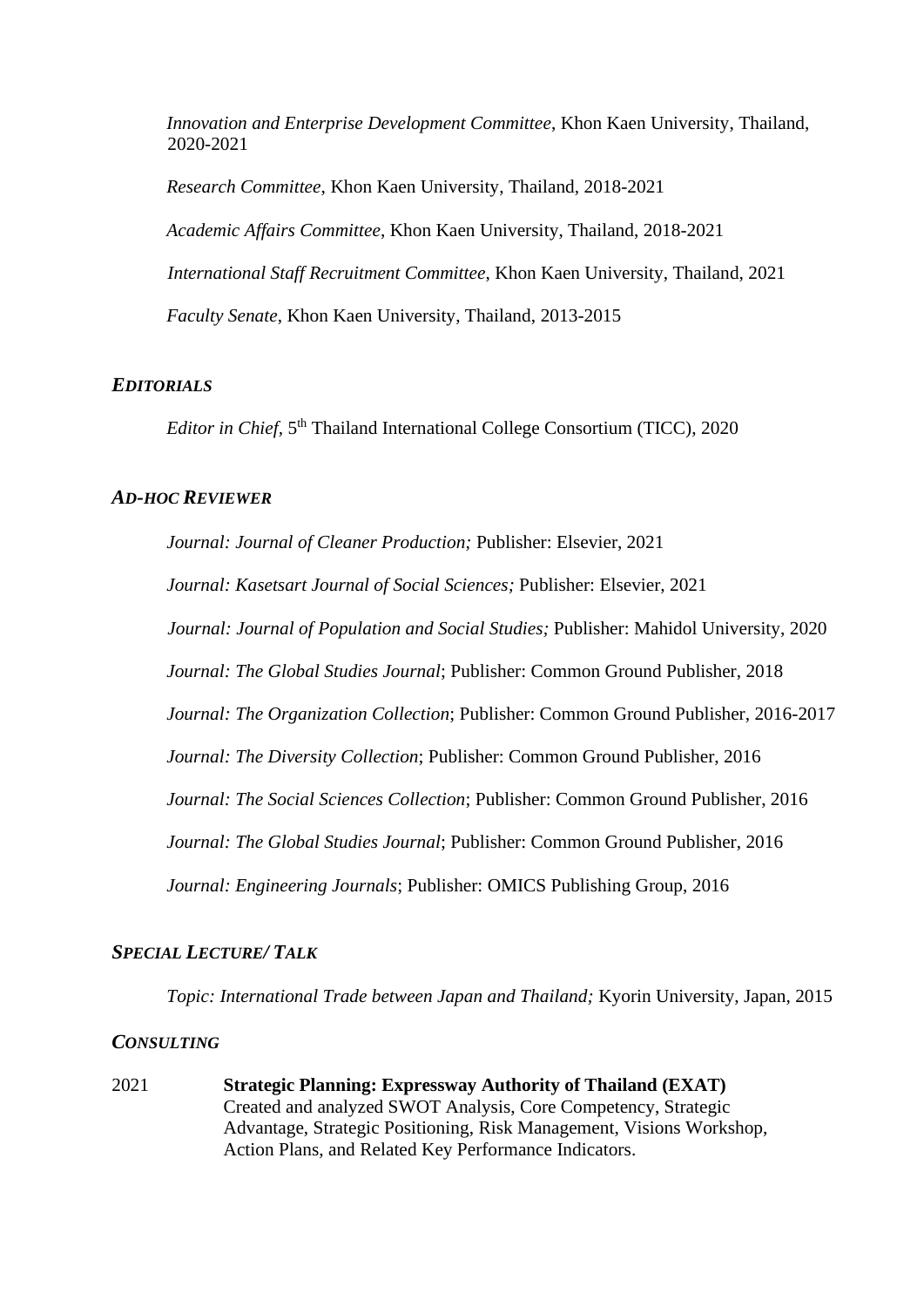2019 **Business Process Reengineering for SME Regular Level (Granted by Office of Small and Medium Enterprises Promotion, Thailand)** Trained 300 SMEs to improve their business processes with the use of IT (Trello Application); Expected outcomes – cost reduction and efficiency improvement. 2016 **Reforming Unit Loading Devices (ULD) Interface User System for CHEP** 

**Aero Space Solutions, Thailand** Use business data analytics tools (Structural Equation Modeling) to develop measures for ULD interface user's satisfaction; Analyze the applicability of the model through the focus group; and implement the solutions across the companies' department.

## **PUBLICATIONS**

#### *PEER-REVIEWED JOURNAL ARTICLES*

[22] **Ketkaew, C.,** Wongthahan, P., & Sae-Eaw, A. (2021). How sauce color affects consumer emotional response and purchase intention: a structural equation modeling approach for sensory analysis. *British Food Journal, 123*(6), 2152-2169.

\_\_\_\_\_\_\_\_\_\_\_\_\_\_\_\_\_\_\_\_\_\_\_\_\_\_\_\_\_\_\_\_\_\_\_\_\_\_\_\_\_\_\_\_\_\_\_\_\_\_\_

- [21] Naruetharadhol, P., Wongsaichia, S., Van Wouwe, M., & **Ketkaew, C.** (2021). Career status, retirement readiness, and age differences: Empirical evidence from skilled immigrants in Thailand. *Cogent Business & Management*, *8*(1), 1885572.
- [20] Naruetharadhol, P., Srisathan, W. A., Suganya, M., Jantasombut, J., Prommeta, S., & **Ketkaew, C.** (2021). Organizational Commitment and Engagement Practices from Applying Green Innovation to Organizational Structure: A Case of Thailand Heavy Industry. *International Journal of Technology, 12*(1), 22-32.
- [19] Naruetharadhol, P., Srisathan, W. A., & **Ketkaew, C.** (2020). The Effect of Open Innovation Implementation on Small Firms' Propensity for Inbound and Outbound Open Innovation Practices. *Frontiers in Artificial Intelligence and Applications*, *329*, 30–40.
- [18] Phonthanukitithaworn, C., Naruetharadhol, P., Gebsombut, N., Chanavirut, R., Onsa-ard, W., Joomwanta, P., ... & **Ketkaew, C.** (2020). An Investigation of the Relationship Among Medical Center's Image, Service Quality, and Patient Loyalty. *SAGE Open*, *10*(4), 2158244020982304.
- [17] **Ketkaew, C.**, Manglakakeeree, O., & Naruetharadhol, P. (2020). The interrelationships of work-related factors, person-environment fit, and employee turnover intention. *Cogent Business & Management*, *7*(1), 1823580.
- [16] **Ketkaew, C.**, Van Wouwe, M., Vichitthamaros, P., & Teerawanviwat, D. (2019). The Effect of Expected Income on Wealth Accumulation and Retirement Contribution of Thai Wageworkers. *SAGE Open, 9*(4), 2158244019898247.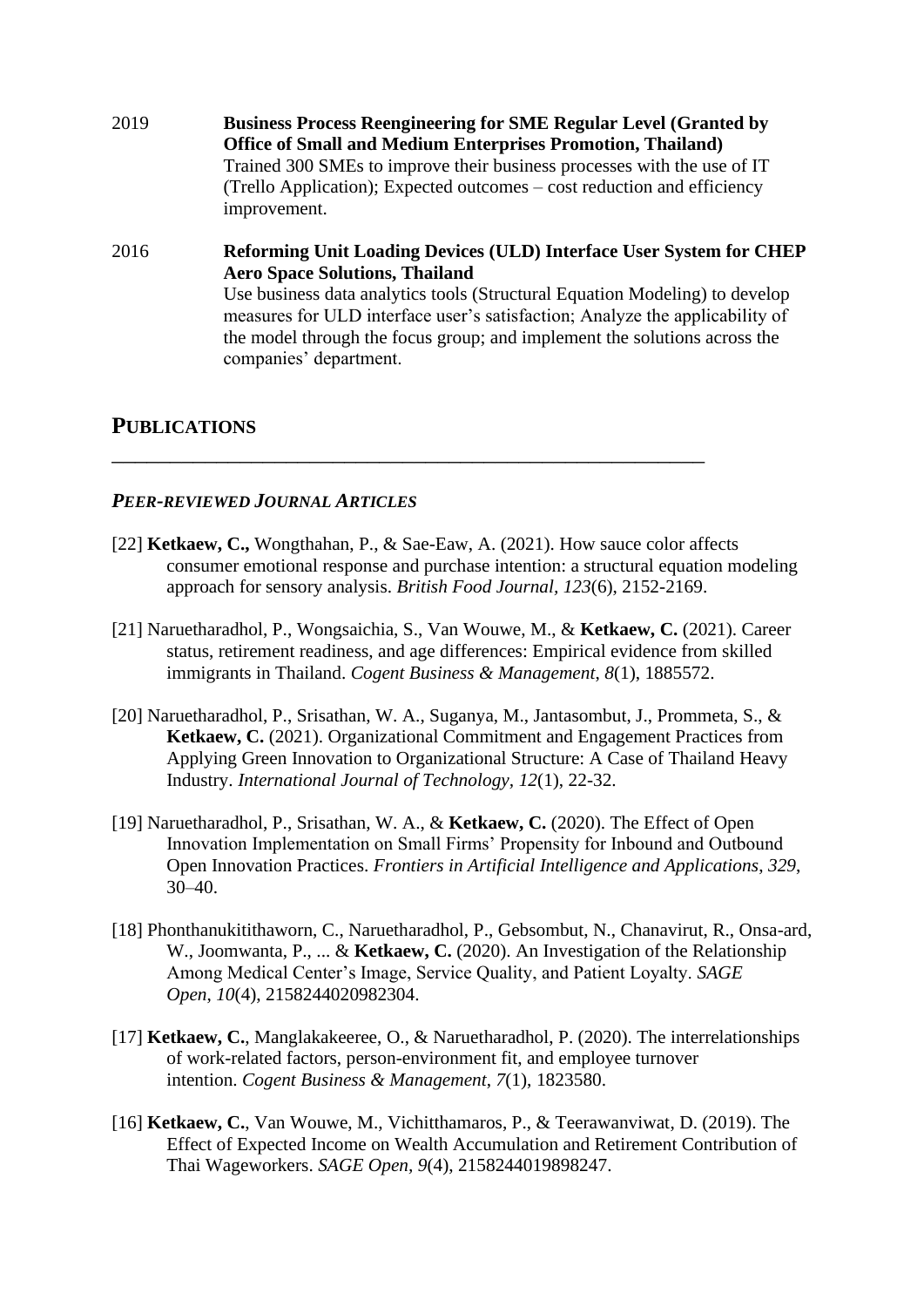- [15] Srisathan, W. A., **Ketkaew, C.**, & Naruetharadhol, P. (2020). The intervention of organizational sustainability in the effect of organizational culture on open innovation performance: A case of thai and chinese SMEs. *Cogent business & management*, *7*(1), 1717408.
- [14] **Ketkaew, C.**, Van Wouwe, M, & Vichitthammaros, P. (2019). Exploring how an entrepreneur financially plans for retirement income: Evidence from Thailand. *Cogent Business & Management,* 1668676. https://doi.org/10.1080/23311975.2019.1668676
- [13] **Ketkaew**, C., Van Wouwe, M., & Vichitthamaros, P. (2019). Perceptions of Working versus Becoming a Societal Burden after Retirement: Demographic Analyses of Industrial Workers in Thailand. *Organizational Cultures: An International Journal, 19*(1), 23–42. <https://doi.org/10.18848/2327-8013/CGP/v19i01/23-42>
- [12] Phonthanukitithaworn, C., **Ketkaew, C.**, & Naruetharadhol, P. (2019). Relevant factors for success as an online entrepreneur in Thailand. *SAGE Open*, *9*(1), 2158244018821757.
- [11] **Ketkaew, C.**, Phaninee, N., & Foley, M. (2019). The Effects of Cigarette Taxation on Consumption Behavior of Different Income Groups.*Change Management: An International Journal, 19*(2), 23-33.
- [10] Klimenko, R., Naruetharadhol, P., & **Ketkaew, C.** (2018). Determinants of Market Players' Profitability in Thailand's Energy Sector. *The International Journal of Interdisciplinary Organizational Studies*, *13*(1), 27–35. https://doi.org/10.18848/2324-7649/CGP/v13i01/27-35
- [9] Naruetharadhol, P., & **Ketkaew, C.** (2018). Geographical Comparisons of Interface User Satisfaction: Evidence from CHEP Aerospace Solutions. *Knowledge Management: An International Journal*, *17*(3), 1–11. https://doi.org/10.18848/2327- 7998/CGP/v17i03/1-11
- [8] Naruetharadhol, P., & **Ketkaew, C.** (2018). Managing Claims from Catastrophic Events: An Empirical Study of Claim Management Process Practice and Its Assessment. *Change Management: An International Journal*, *17*(4), 13–26. https://doi.org/10.18848/2327-798X/CGP/v17i04/13-26
- [7] Phonthanukitithaworn, C., Naruetharadhol, P., and **Ketkaew, C.** (2017). Skill Development and Job Satisfaction: Workers' Perspectives in Thailand' Industrial Sector. *Knowledge Management: An International Journal* 17 (2), 1–10. https://doi.org/10.18848/2327- 7998/CGP/v17i02/1-10.
- [6] **Ketkaew, C.** (2016). Empirical evidence on mobile banking service quality and its effect on customer satisfaction in Thailand. *ASEAN Journal of Management & Innovation*, *3*(1), 36–42.
- [5] **Ketkaew, C.**, & Naruetharadhol, P. (2016). Ethnicity and Job Satisfaction: Perspectives of Foreign Educators on Compensations in Khon Kaen City, Thailand. *International*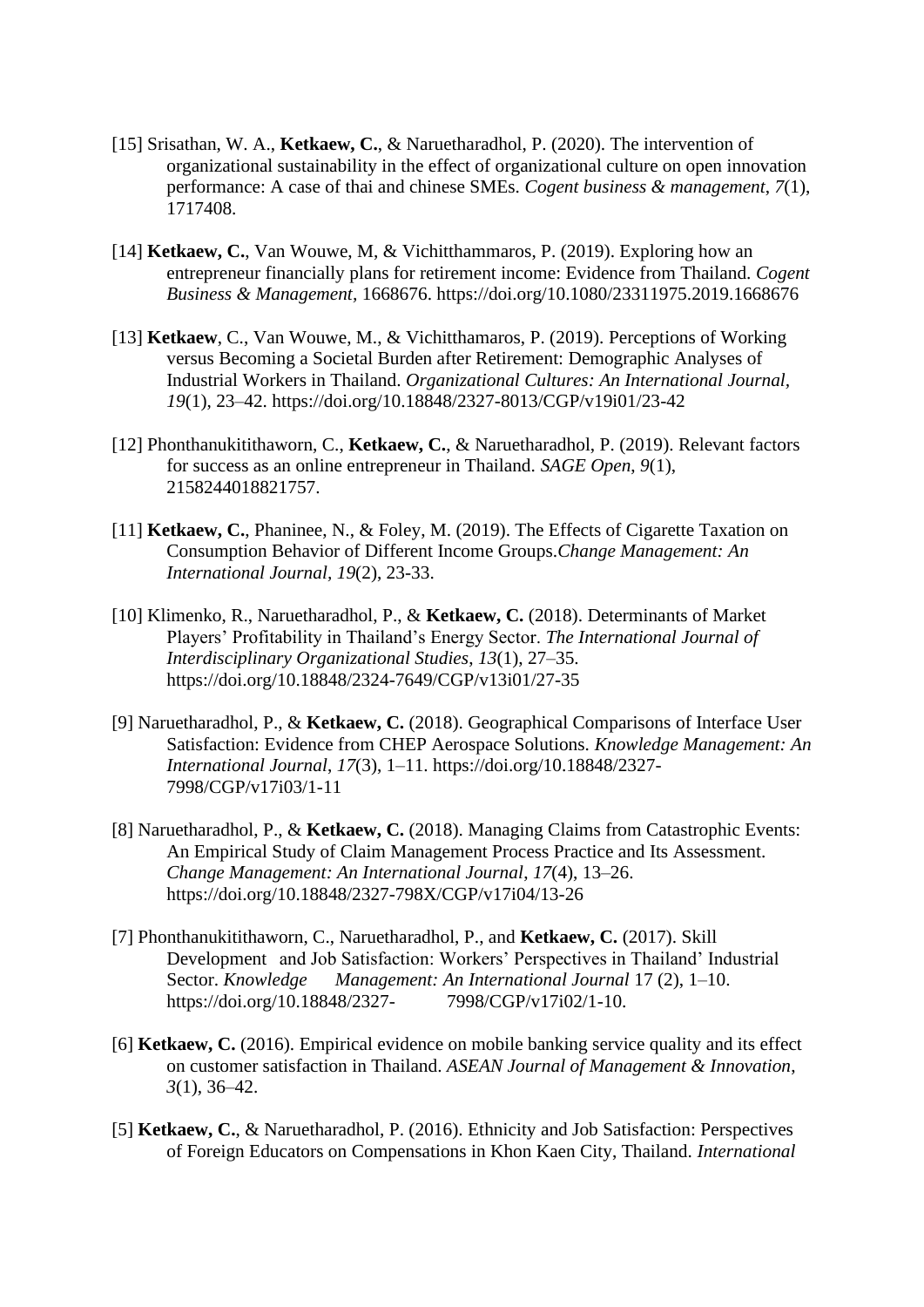*Journal of Organizational Diversity*, (16), 13–21. https://doi.org/10.18848/2328-6261/CGP/v16i02/13-21

- [4] **Ketkaew, C.**, & Naruetharadhol, P. (2016). Gender Differences in Attitudes toward Migrant Workers in Thailand: Evidence from Khon Kaen City. *The International Journal of Interdisciplinary Global Studies*, *11*(3), 25–33. https://doi.org/10.18848/2324-755X/CGP/v11i03/25-33
- [3] **Ketkaew, C.**, & Naruetharadhol, P. (2015). Determinants of International College Student's Performance in Mathematics. *Procedia - Social and Behavioral Sciences*, *195*, 1525–1534. http://doi.org/10.1016/j.sbspro.2015.06.460
- [2] Naruetharadhol, P., **Ketkaew, C.**, Kerdpech, P., Kaoplod, P., & Kannarat, R. (2015). Prospective Human Capital: How Materialistic are Thai College Students? An Analysis of Spending Tendencies and Debts. *Procedia - Social and Behavioral Sciences*, *195*, 258–267. http://doi.org/10.1016/j.sbspro.2015.06.357
- [1] **Ketkaew, C.** (2014). Effect of International Trade and Labor Mobility on Income Distribution in Thailand: An Application of Non-Linear Distributed Lag Model. *KKU Research Journal (Business and Economics)*, *12*(2), 34–43.

## **CONFERENCE PRESENTATIONS**

[4] *International Conference on Chinese-ASEAN Sustainable International Community*, 2016, Prince Songkla University, Phuket, Thailand Oral Presentation: The Relationship between Mobile Banking Service Quality and Customer Satisfaction

\_\_\_\_\_\_\_\_\_\_\_\_\_\_\_\_\_\_\_\_\_\_\_\_\_\_\_\_\_\_\_\_\_\_\_\_\_\_\_\_\_\_\_\_\_\_\_\_\_\_\_

[3] *World Conference on Technology, Innovation and Entrepreneurship "Entrepreneurship for Technology and Innovation-based Sustainable Development"*, 2015, Istanbul University, Turkey Oral Presentation: Determinants of International College Student's Performance in **Mathematics** 

- [2] *International Conference on Sustainable Community Development*, 2014, Khon Kaen University, Khon Kaen, Thailand Oral Presentation: The Relationship between Mathematical Skills for Business Application and Characteristics of International College Students (Awarded as the second best oral presentation)
- [1] *International Conference on Sustainable Community Development*, 2013, Khon Kaen University, Khon Kaen, Thailand Oral Presentation: Effect of Trade Liberalization on Income Distribution of Agricultural Based Countries: A Comparative Study between Thailand and Indonesia

\_\_\_\_\_\_\_\_\_\_\_\_\_\_\_\_\_\_\_\_\_\_\_\_\_\_\_\_\_\_\_\_\_\_\_\_\_\_\_\_\_\_\_\_\_\_\_\_\_\_\_

## **RESEARCH INTERESTS**